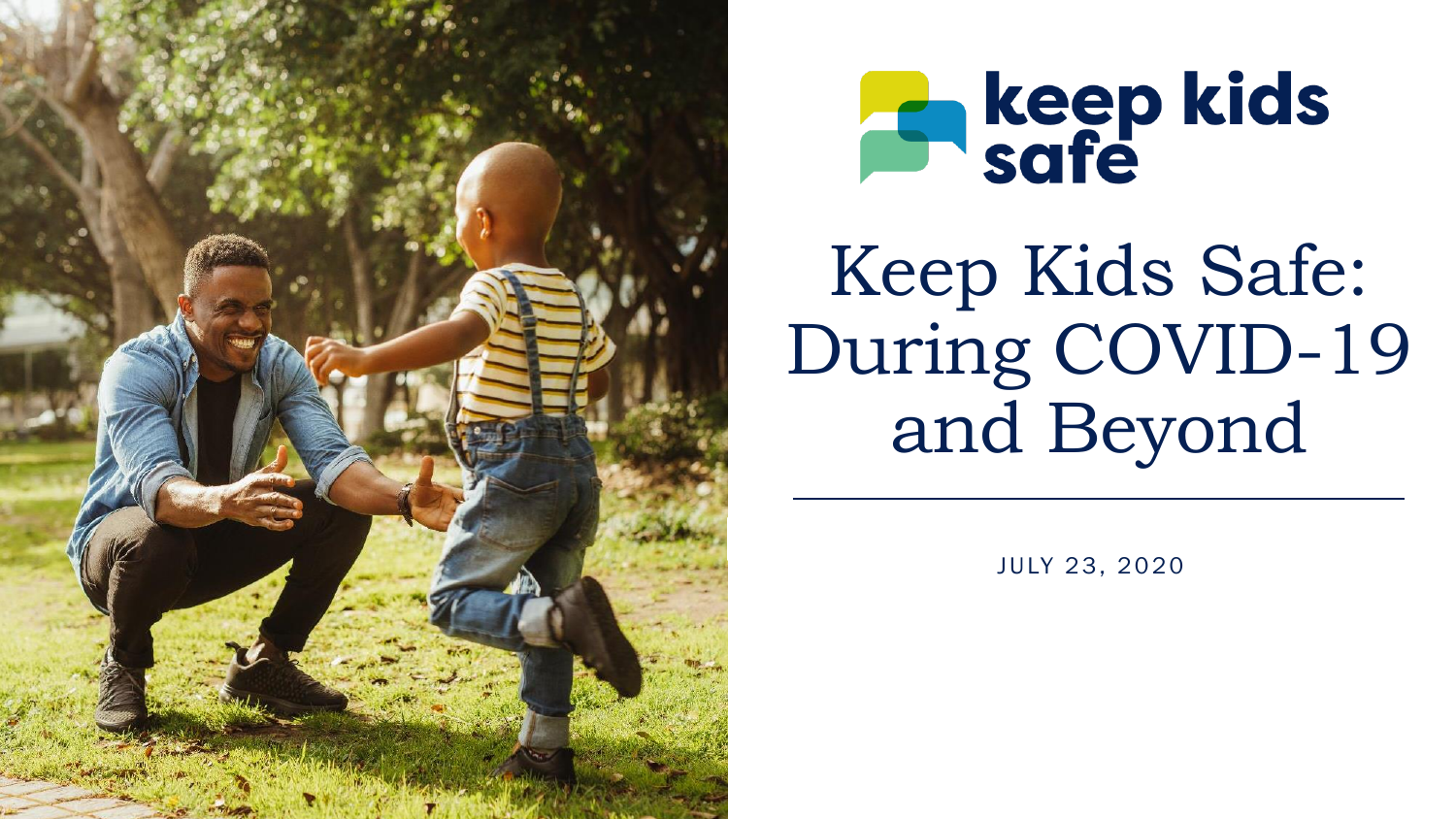The COVID-19 pandemic exacerbated an existing silent pandemic of sexual violence against children and adolescents.

Many children and adolescents are now hidden from the caring adults, community members, and mandated reporters who could have protected them. Additionally, large numbers of children and adolescents are spending unprecedented time online, increasing exposure to online violence, sexual exploitation, and abuse.

#### Being at home and online isn't always safe.

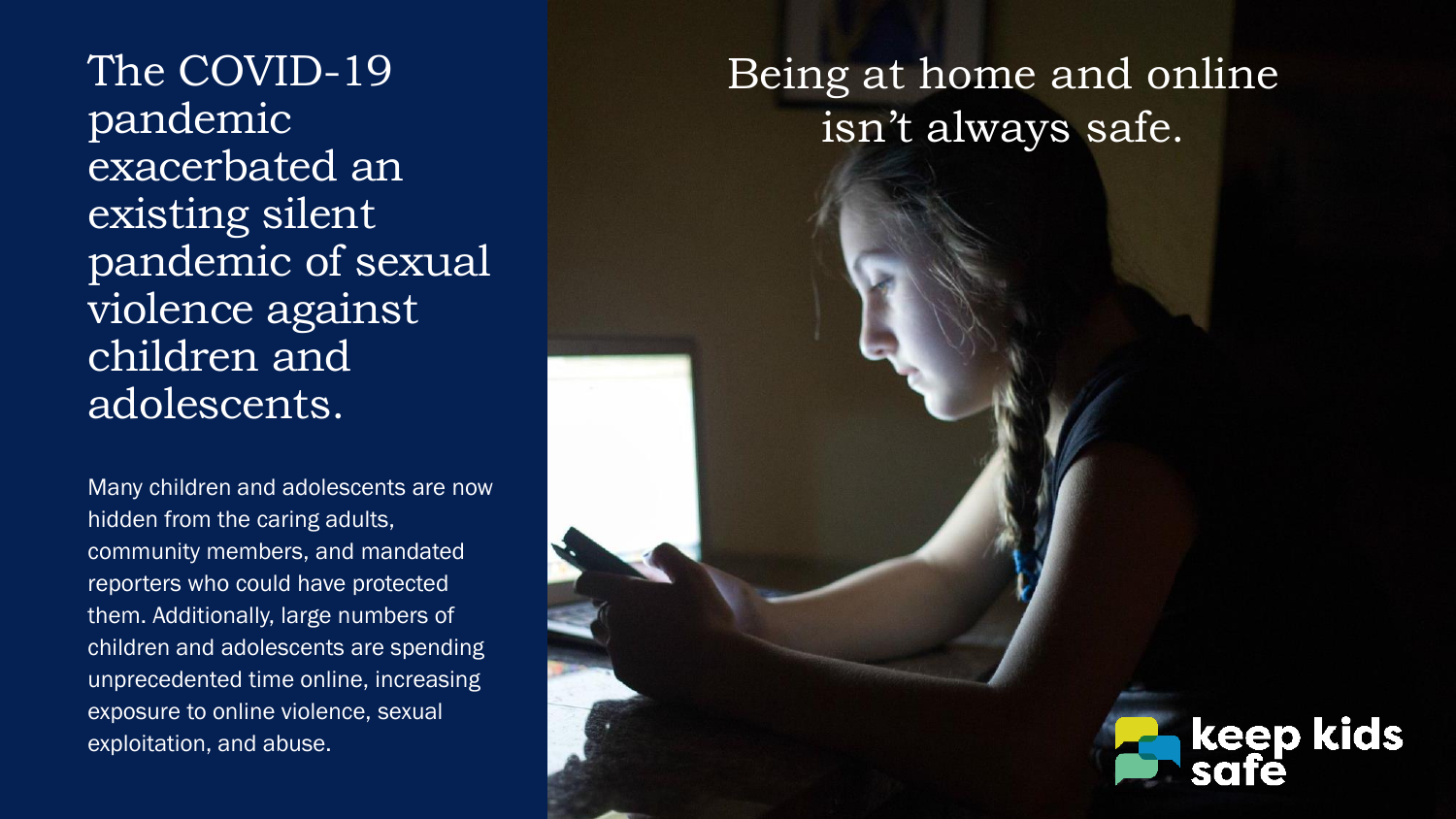#### keep kids<br>safe Building an Alliance between organizations/leaders/survivors

In response to the crisis, Together for Girls joined forces with CHILD USA, Darkness to Light, and the National Children's Alliance to create #KeepKidsSafe.

Led by a group of more than 70 adult survivors of child sexual abuse, leaders and national organizations, #KeepKidsSafe is united in a shared goal: calling on Congress to take urgent action to protect children during COVID-19 and beyond.





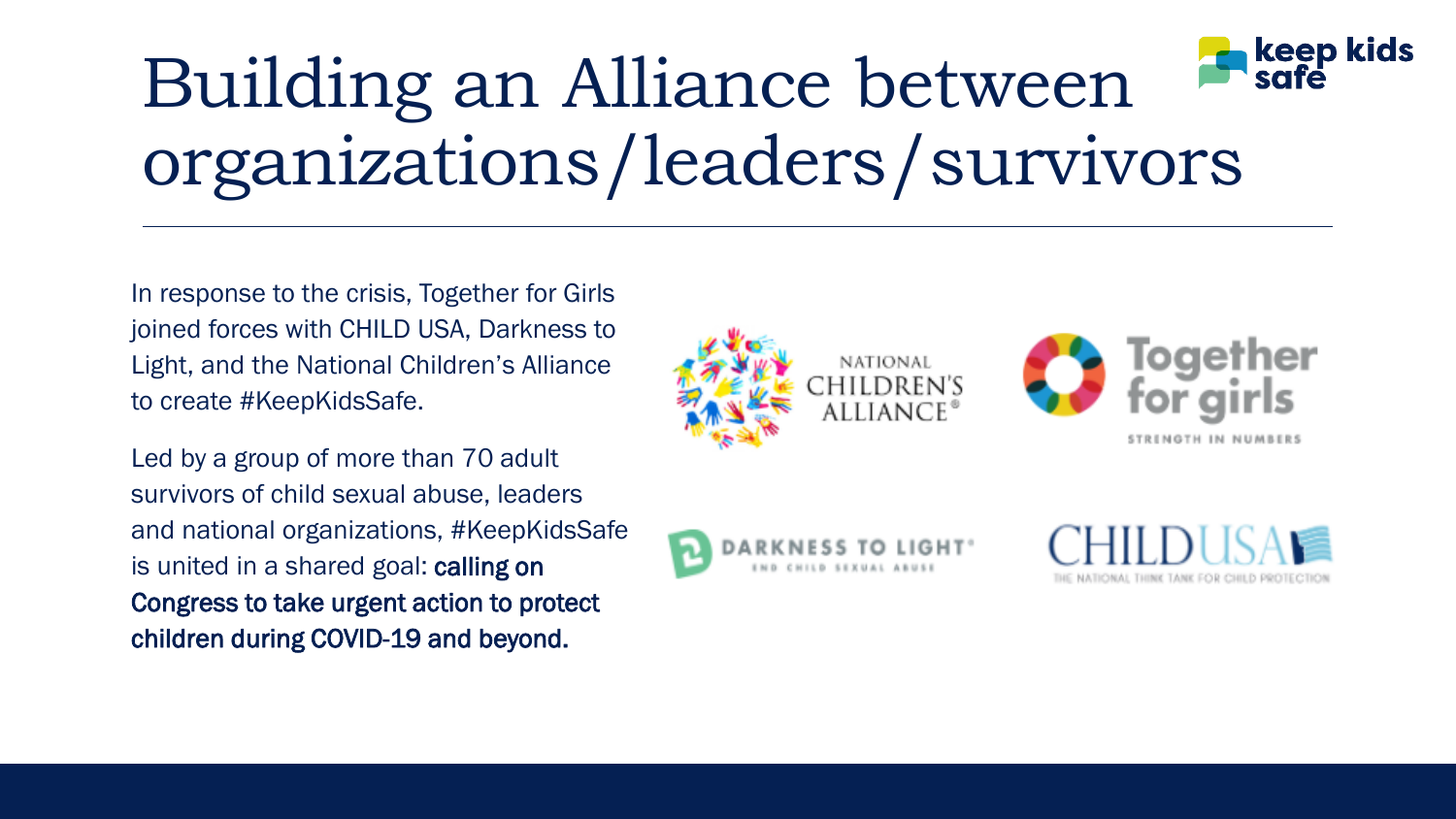

# Advocating to U.S. Congress

The #KeepKidsSafe open [letter](https://docs.google.com/document/d/1FOXd8YBoLWIs7VVnEHkSXmEbiqVjR787KpfpemmtrJg/edit?usp=sharing) highlights the impact of COVID-19 on the risk of child abuse, and asks the U.S. Congress to include funding to prevent child abuse in the next COVID-19 relief package.

Currently the letter has more than 340 signatories from a diverse coalition of stakeholders, including Save the Children, Prevent Child Abuse America, Promundo, Equality Now.

Importantly, many survivors and advocacy organizations signed on, such as RAINN, Beau Biden Foundation, Rise Up, SNAP Network, and The Army of Survivors.



The Honorable Mitch McConnell Majority Leader United States Senate Washington, D.C. 20510

The Honorable Nancy Pelosi Speaker of the House U.S. House of Representatives Washington, D.C. 20515

June 24, 2020

RE: Leading Organizations and Child Sexu FY2020 Emergency Supplemental Fur Programs in the Next COVID-19 Relie

Dear Speaker Pelosi and Leaders McConnell, Schur

The COVID-19 pandemic is having a devastating imthe coronavirus are vital to the health of the popu adolescents, and women to increased risk of violer and as leading organizations working to prevent an child abuse was already rampant before the COVID child abuse at home and in their neighborhoods; a over 80 percent are known to the child. Since the home and online is increasing significantly

*"Our national response to COVID-19 must keep kids safe from the virus and also #keepkidssafe from violence at home and online."*

in our call to end sexual violence against children violence has been fueled for centuries by poverty, racism, and systematic disenfranchiseme vulnerable populations face. Through our work to prevent violence against children, we commit to addressing the longstanding structural barriers that Black and Indigenous communities face in accessing a variety of critical services focused on prevention, healing, and justice to end child sexual

**DARKNESS TO LIGHT**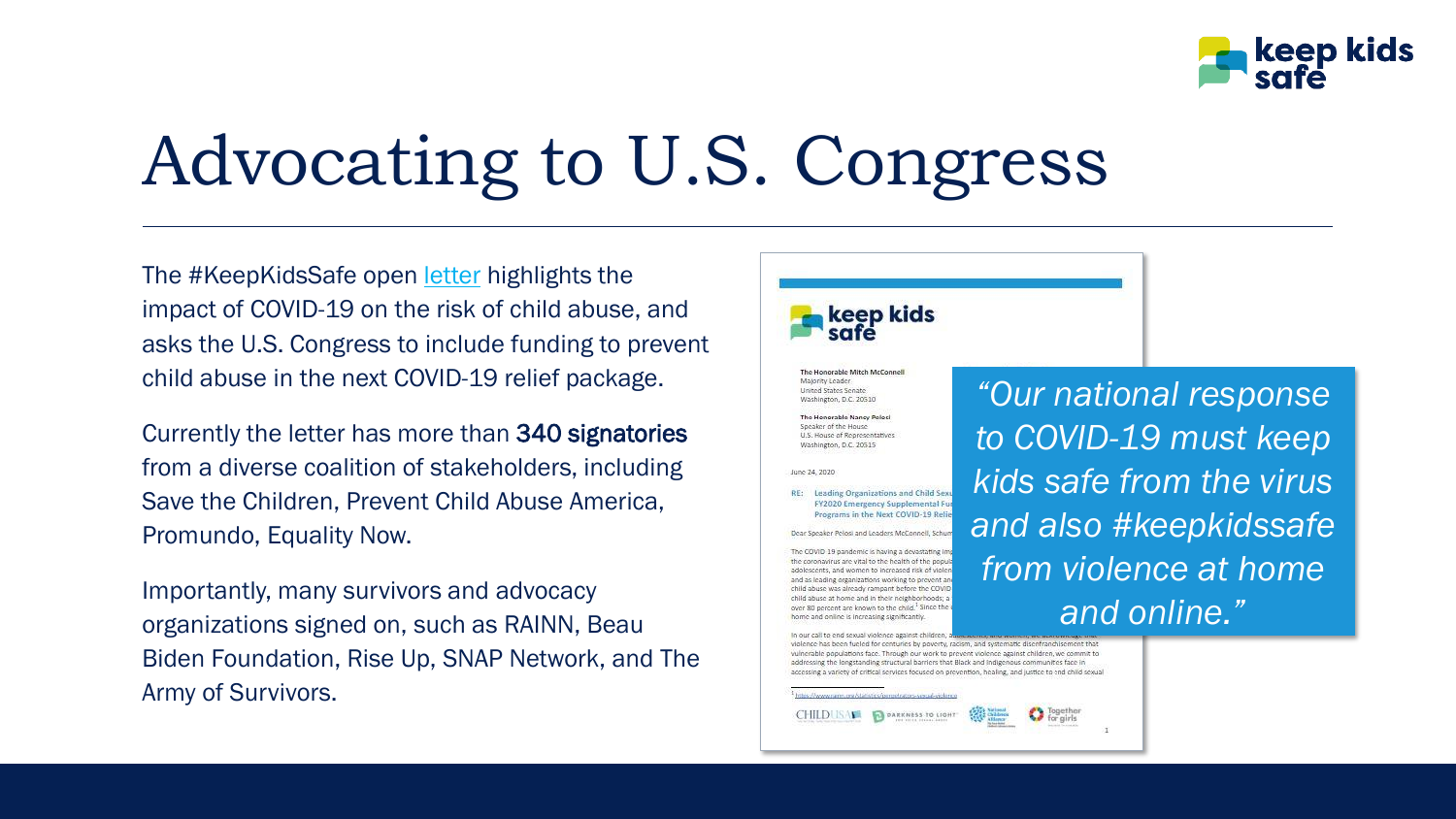

**We all** 

have a role

to play

# Galvanizing Action

To share information about #KeepKidsSafe and make it easy for all to get involved, we created an action hub, [keep-kids-safe.org.](https://www.keep-kids-safe.org/) On the site we provide four ways to help #KeepKidsSafe:

- Sign the advocacy letter
- Reach out to Congress

 $\mathcal{P}$ 

1

3

4

- Spread the word & share your story on social media
- Learn to prevent abuse with the Darkness to Light curriculum

Since the end of June, the site has received nearly 10,000 visitors.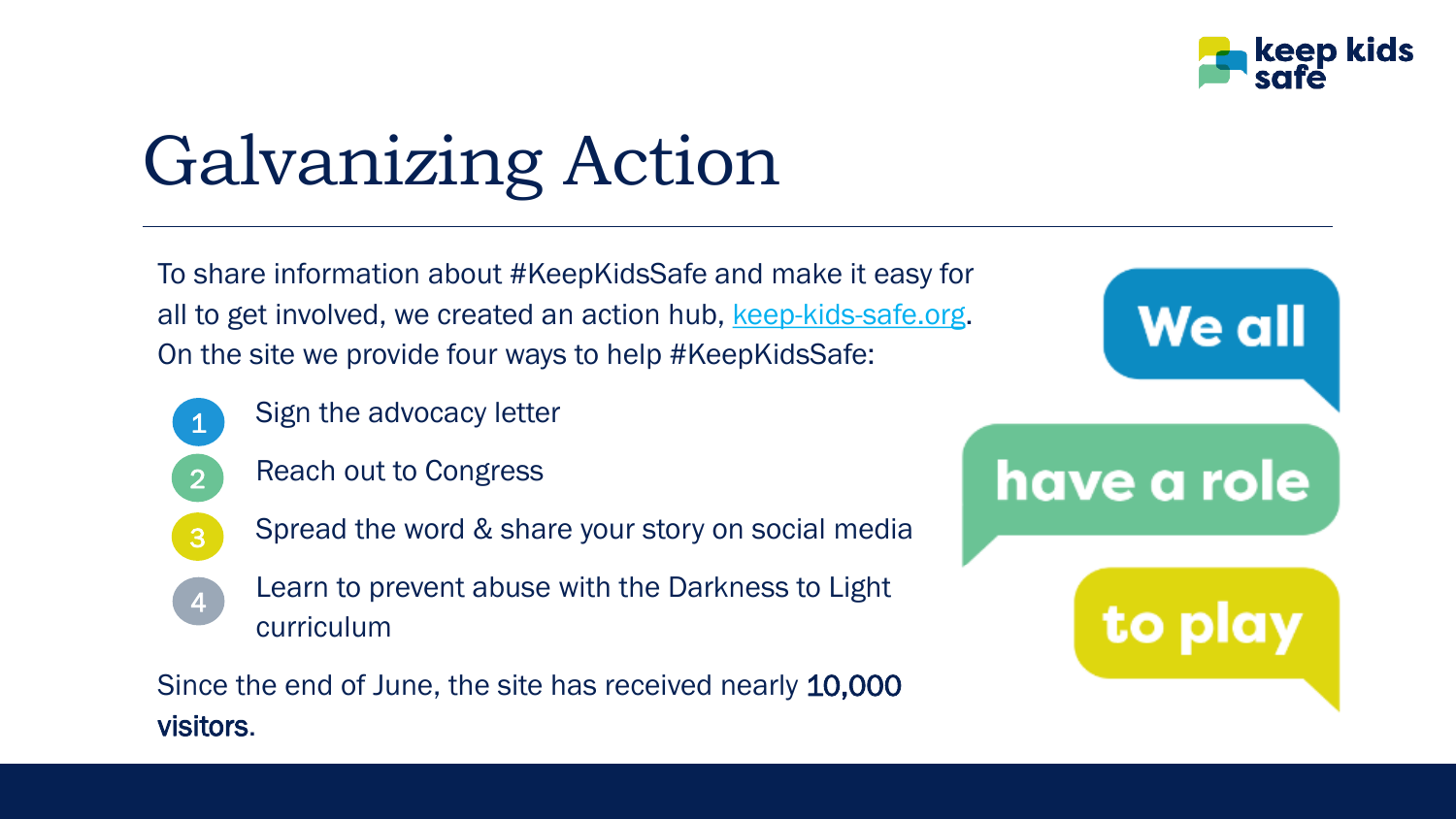

# Sparking an Online Conversation

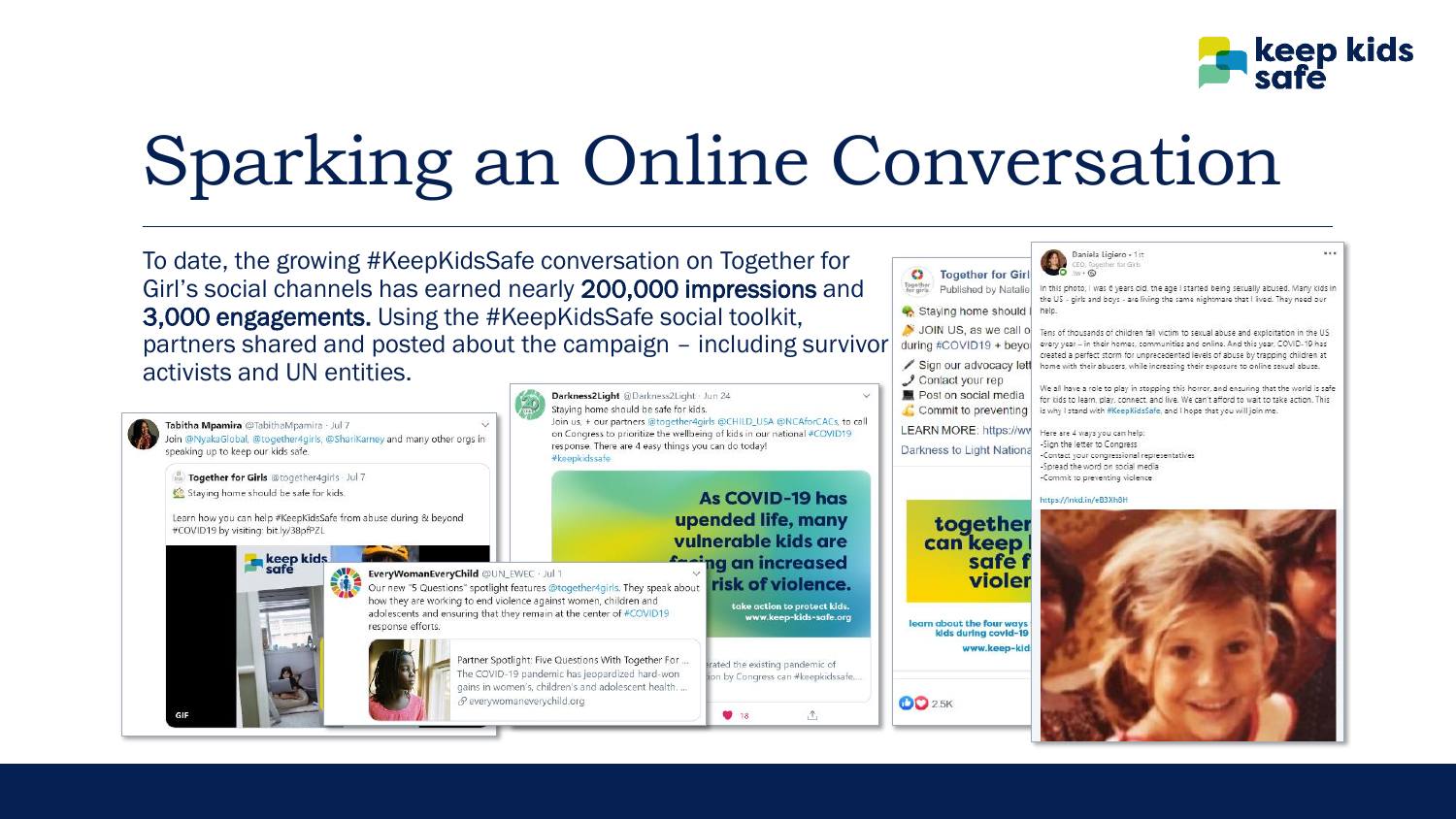# U.S. Congressional Advocacy Highlights

#KeepKidsSafe informed the work of Representative Grace Meng (D-NY-6), who included [report language](https://appropriations.house.gov/sites/democrats.appropriations.house.gov/files/July%209th%20report%20for%20circulation_0.pdf) accompanying the Fiscal Year 2021 Commerce, Science, Justice, and Related Agencies Appropriations Bill (p. 90) expressing the House Appropriation Committee's support for:

- Comprehensive, victim-centered, trauma-informed approach to child sexual abuse prevention and response programs;
- Research on prevalence the impact of child sexual abuse, including its specific impact within communities of color; and,
- The prioritization of child-focused grant programs serving children and youth you have experienced complex trauma from experiences of child sexual abuse.

*"The Committee recognizes that child sexual abuse was already rampant before the COVID–19 pandemic; since the onset of the public health emergency, however, the risk of abuse in the home and online is increasing significantly."*

keep kids<br>safe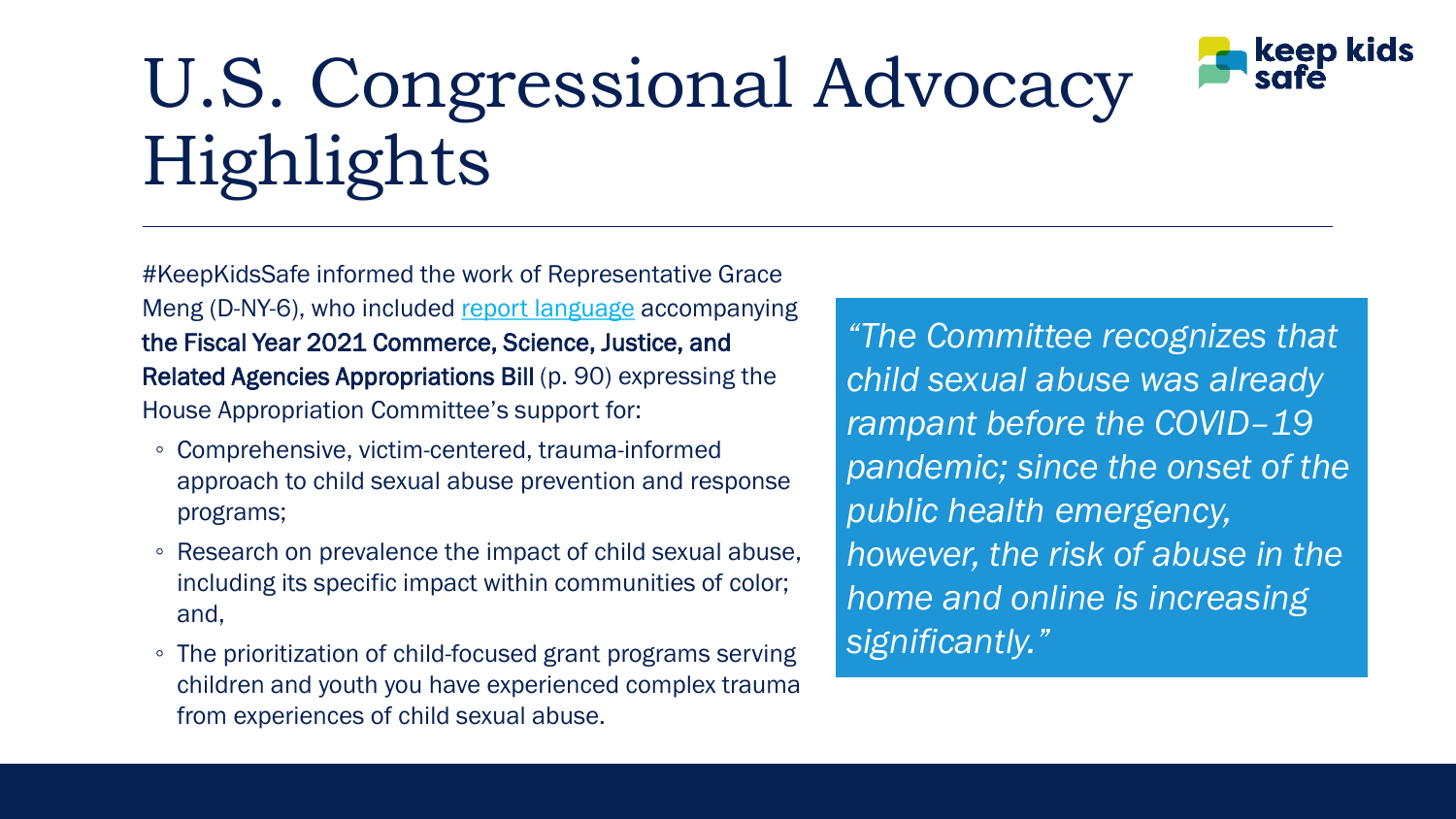# U.S. Congressional Advocacy Highlights (continued)



#KeepKidsSafe work has also informed efforts by Representative Meng's office and Representative Ann Wagner's (R-MO-2) office to draft a bipartisan *Dear Colleague* letter addressed to Congressional leadership urging support for emergency funding to address child sexual abuse during COVID-19.

keep kids<br>safe

#KeepKidsSafe will continue to cultivate champions to engage on both current appropriations efforts around FY21 and a likely next COVID relief bill in August 2020.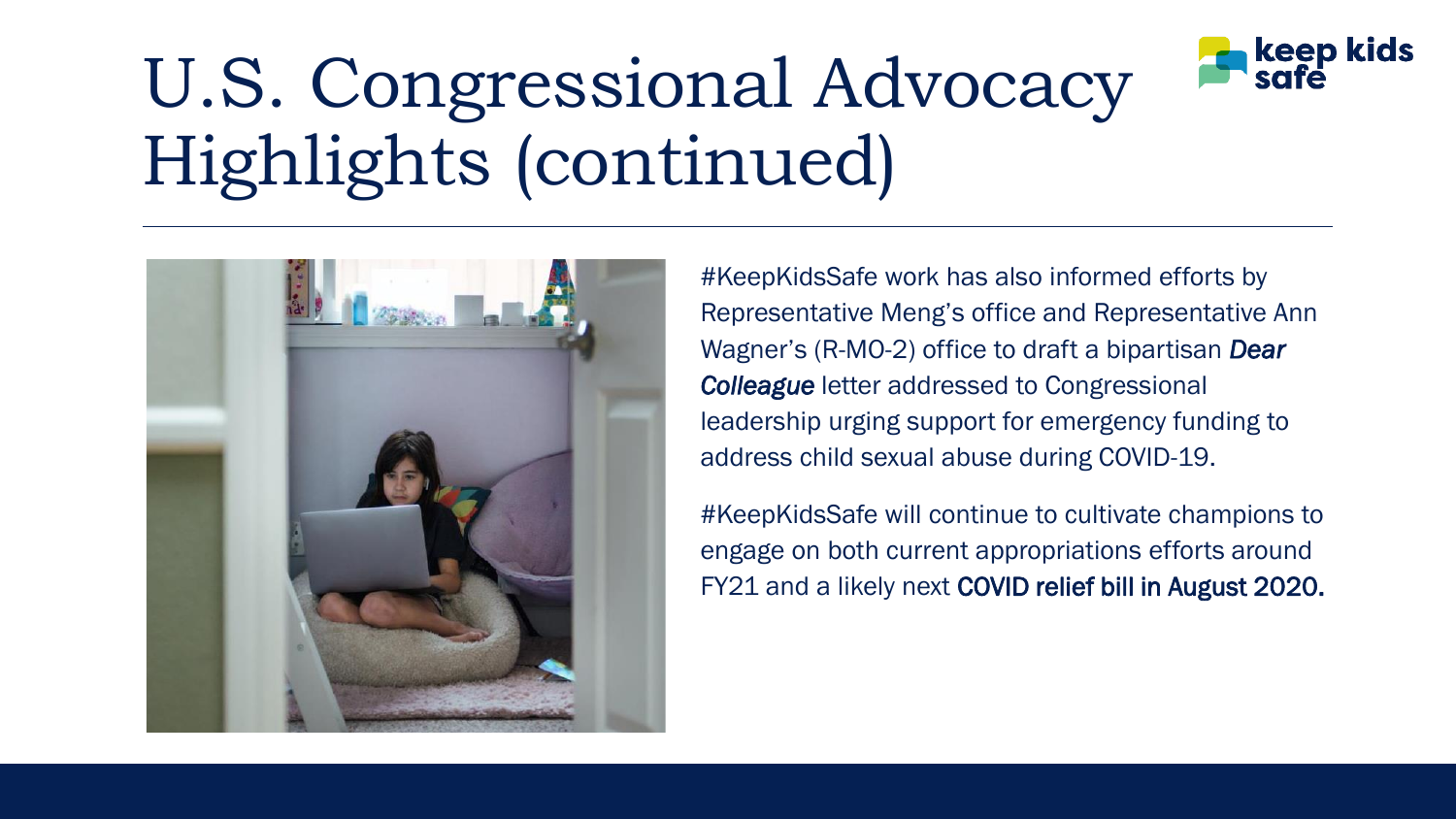

### Advocacy Priorities June-December 2020



1. Funding Keep Kids Safe (KKS) Programs via COVID-19 Emergency Funding Bills going through Congress

2. Increased Funding for KKS Programs in FY 21 Funding Billing going through Congress

3. Elevating KKS priorities to policymakers in preparation for the 117th Congress and the next Presidential cycle beginning in Jan 2021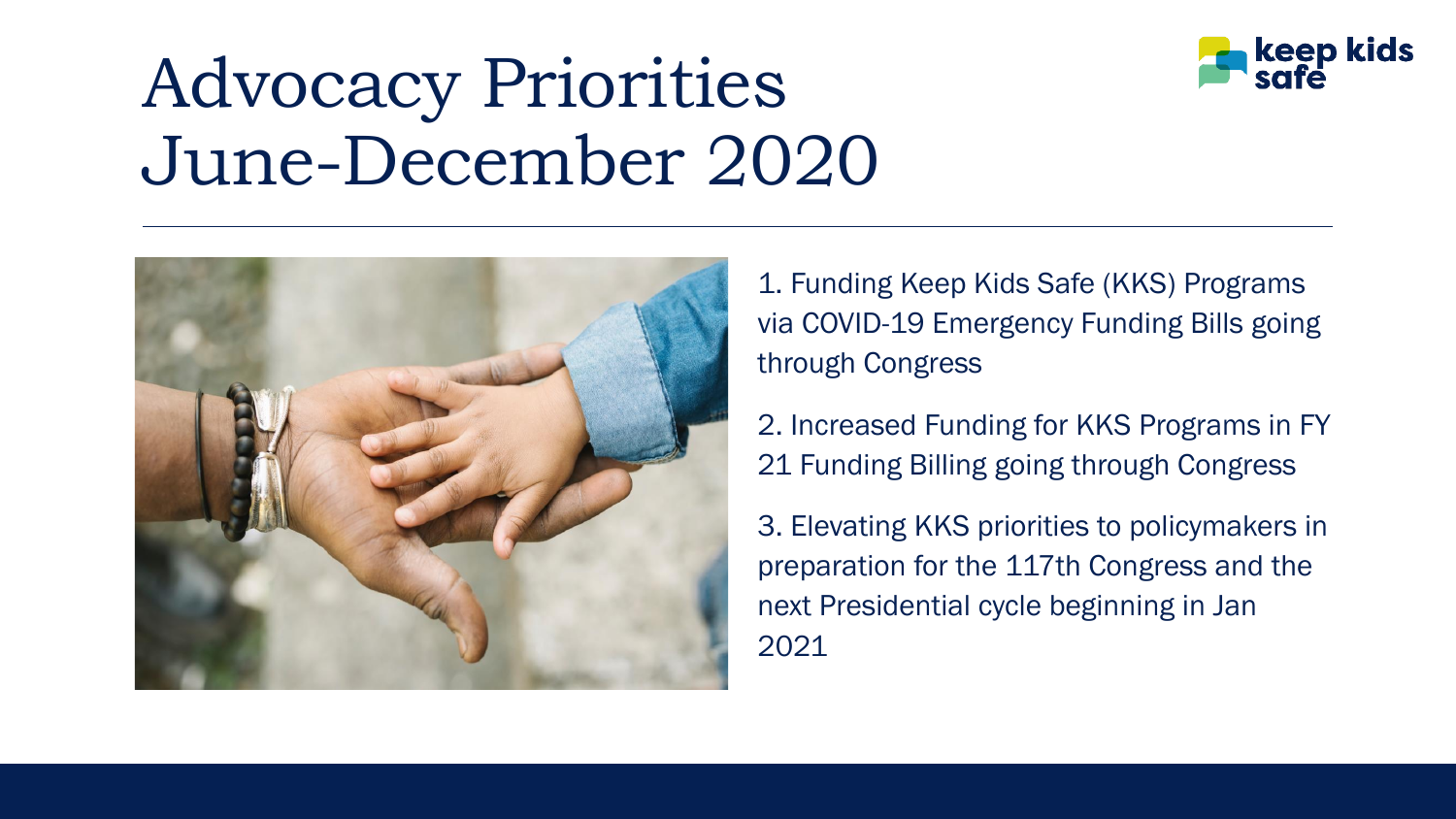

## Looking ahead and next steps

#### **Mobilizing a coalition to raise awareness and drive change during COVID-19 and beyond**

- Strengthening the #KeepKidsSafe coalition and continuing to elevate survivor voices through op-eds and other digital communications
- Growing the online conversation and continuing to raise awareness on the issue of child abuse during COVID-19
- Identifying future opportunities for awareness-raising and education among policy and decision-makers.